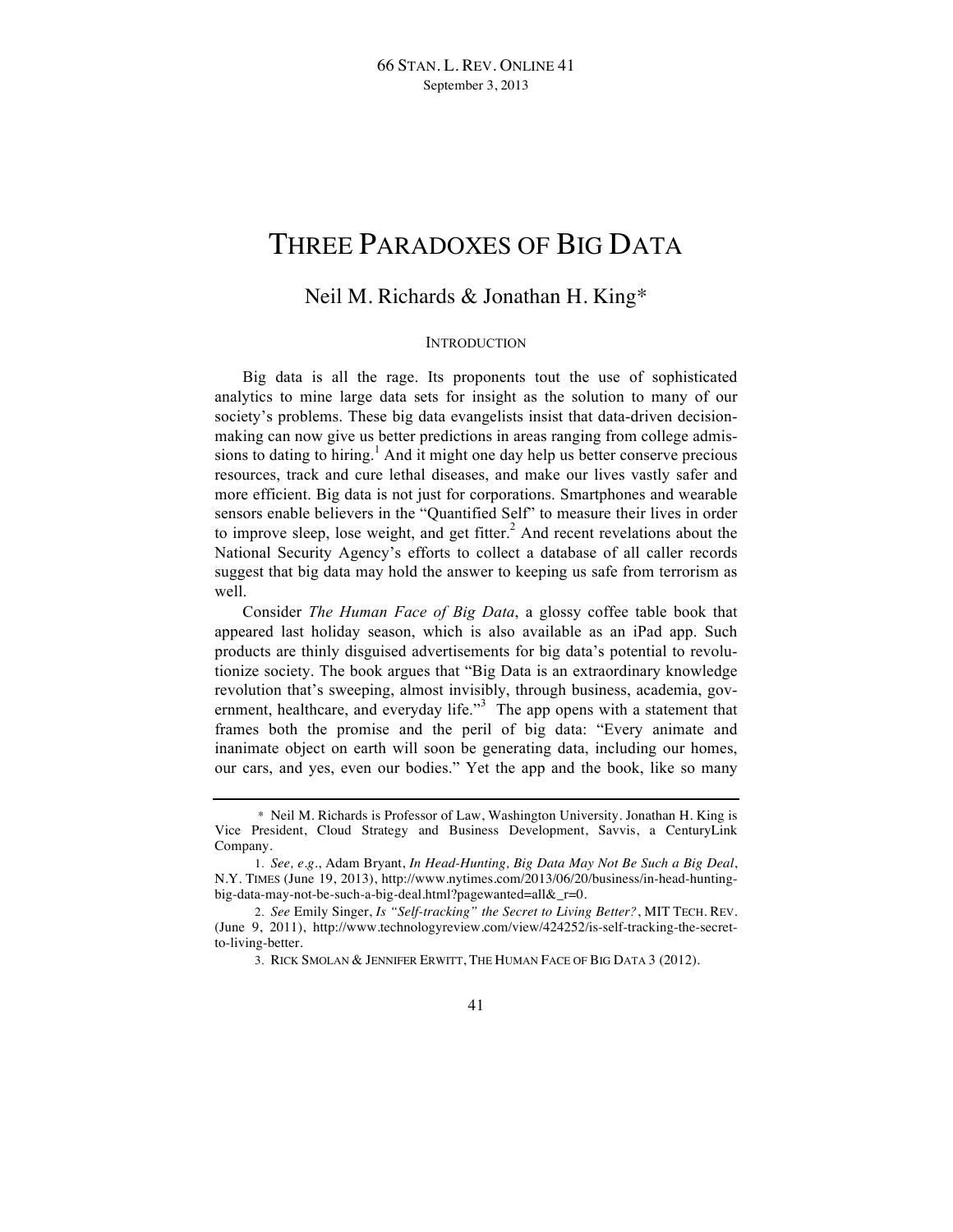proponents of big data, provide no meaningful analysis of its potential perils, only the promise.

We don't deny that big data holds substantial potential for the future, and that large dataset analysis has important uses today. But we would like to sound a cautionary note and pause to consider big data's potential more critically. In particular, we want to highlight three paradoxes in the current rhetoric about big data to help move us toward a more complete understanding of the big data picture. First, while big data pervasively collects all manner of private information, the operations of big data itself are almost entirely shrouded in legal and commercial secrecy. We call this the *Transparency Paradox*. Second, though big data evangelists talk in terms of miraculous outcomes, this rhetoric ignores the fact that big data seeks to identify at the expense of individual and collective identity. We call this the *Identity Paradox*. And third, the rhetoric of big data is characterized by its power to transform society, but big data has power effects of its own, which privilege large government and corporate entities at the expense of ordinary individuals. We call this the *Power Paradox.* Recognizing the paradoxes of big data, which show its perils alongside its potential, will help us to better understand this revolution. It may also allow us to craft solutions to produce a revolution that will be as good as its evangelists predict.

#### I. THE TRANSPARENCY PARADOX

Big data analytics depend on small data inputs, including information about people, places, and things collected by sensors, cell phones, click patterns, and the like. These small data inputs are aggregated to produce large datasets which analytic techniques mine for insight. This data collection happens invisibly and it is only accelerating. Moving past the Internet of Things to the "Internet of Everything," Cisco projects that thirty-seven billion intelligent devices will connect to the Internet by 2020.<sup>4</sup> These devices and sensors drive exponentially growing mobile data traffic, which in 2012 was almost twelve times larger than all global Internet traffic was in  $2000$ .<sup>5</sup> Highly secure data centers house these datasets on high-performance, low-cost infrastructure to enable real-time or near real-time big data analytics.

This is the Transparency Paradox. Big data promises to use this data to make the world more transparent, but its collection is invisible, and its tools and techniques are opaque, shrouded by layers of physical, legal, and technical

<sup>4.</sup> Dave Evans, *How the Internet of Everything Will Change the World . . . for the Better #IoE [Infographic]*, CISCO BLOGS (Nov. 7, 2012, 9:58 AM PST), http://blogs.cisco.com/news/how-the-internet-of-everything-will-change-the-worldfor-thebetter-infographic.

<sup>5.</sup> *See* CISCO, CISCO VISUAL NETWORKING INDEX: GLOBAL MOBILE DATA TRAFFIC FORECAST UPDATE, 2012-2017, at 1 (2013), *available at* http://www.cisco.com /en/US/solutions/collateral/ns341/ns525/ns537/ns705/ns827/white\_paper\_c11-520862.pdf.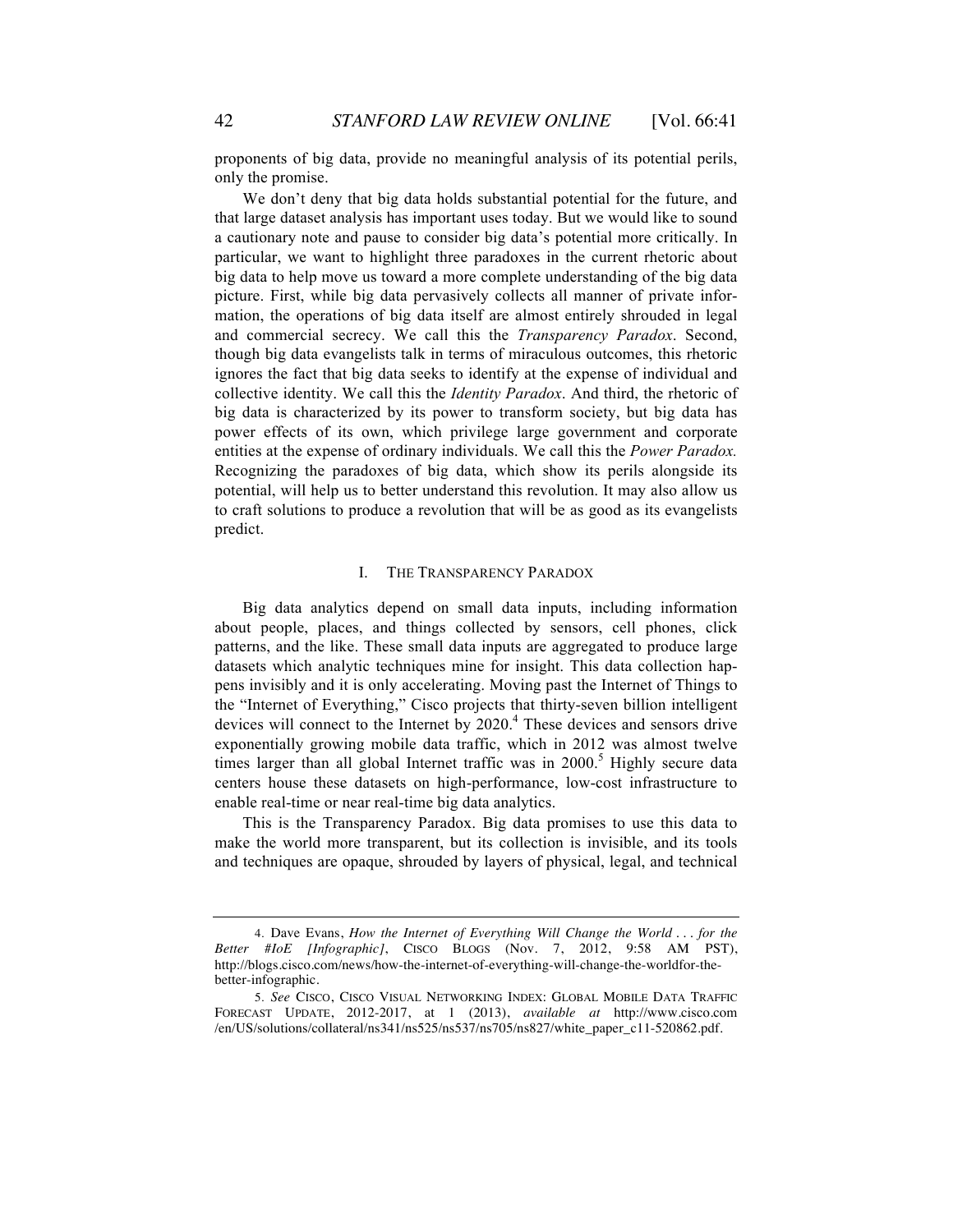privacy by design. If big data spells the end of privacy, then why is the big data revolution occurring mostly in secret?

Of course, there are legitimate arguments for some level of big data secrecy (just as there remain legitimate arguments for personal privacy in the big data era). To make them work fully, commercial and government big data systems which are constantly pulling private information from the growing Internet of Everything are also often connected to highly sensitive intellectual property and national security assets. Big data profitability can depend on trade secrets, and the existence of sensitive personal data in big databases also counsels for meaningful privacy and security. But when big data analytics are increasingly being used to make decisions about individual people, those people have a right to know on what basis those decisions are made. Danielle Citron's call for "Technological Due Process"<sup>6</sup> is particularly important in the big data context, and it should apply to both government and corporate decisions.

We are not proposing that these systems be stored insecurely or opened to the public *en masse*. But we must acknowledge the Transparency Paradox and bring legal, technical, business, government, and political leaders together to develop the right technical, commercial, ethical, and legal safeguards for big data and for individuals.<sup>7</sup> We cannot have a system, or even the appearance of a system, where surveillance is secret, $8$  or where decisions are made about individuals by a Kafkaesque system of opaque and unreviewable decisionmakers.<sup>9</sup>

#### II. THE IDENTITY PARADOX

Big data seeks to *identify*, but it also threatens *identity*. This is the Identity Paradox. We instinctively desire sovereignty over our personal identity. Whereas the important right to privacy harkens from the right to be left alone,  $10$ the right to identity originates from the right to free choice about who we are. This is the right to define who "I am." I am me; I am anonymous. I am here; I am there. I am watching; I am buying. I am a supporter; I am a critic. I am voting; I am abstaining. I am for; I am against. I like; I do not like. I am a permanent resident alien; I am an American citizen.

How will our right to identity, our right to say "I am," fare in the big data era? With even the most basic access to a combination of big data pools like phone records, surfing history, buying history, social networking posts, and

<sup>6.</sup> Danielle Keats Citron, *Technological Due Process*, 85 WASH. U. L. REV. 1249 (2008).

<sup>7.</sup> *See* Omer Tene & Jules Polonetsky, *Big Data for All: Privacy and User Control in the Age of Analytics*, 11 NW J. TECH. & INTELL. PROP. 239, 270-72 (2013).

<sup>8.</sup> *See* Neil M. Richards, *The Dangers of Surveillance*, 126 HARV. L. REV. 1934, 1959-61 (2013).

<sup>9.</sup> *Cf.* DANIEL J. SOLOVE, THE DIGITAL PERSON (2005).

<sup>10.</sup> *See* Julie E. Cohen, *What Privacy Is For*, 126 HARV. L. REV. 1904, 1906 (2013).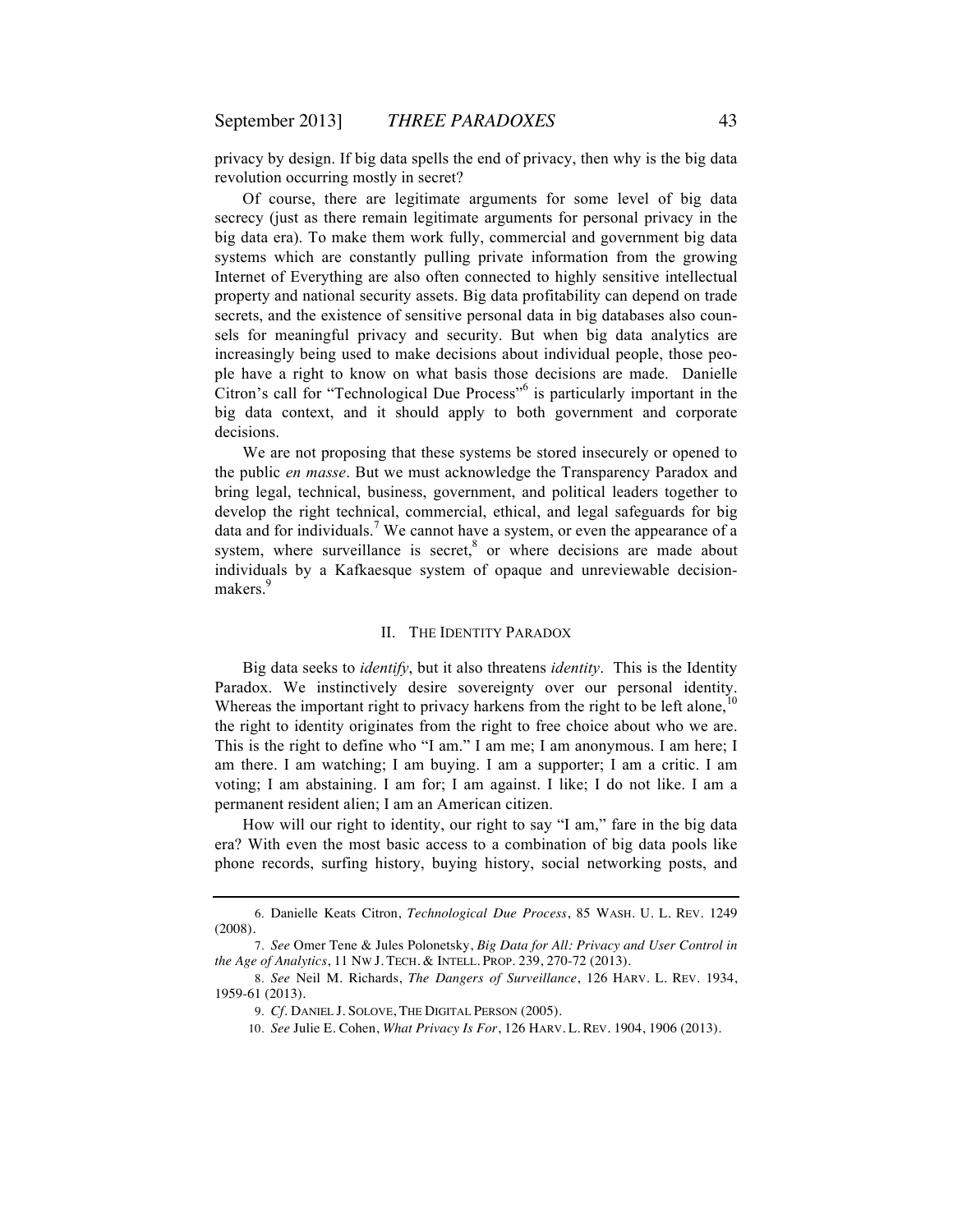others, "I am" and "I like" risk becoming "you are" and "you will like." Every Google user is already influenced by big-data-fed feedback loops from Google's tailored search results, which risk producing individual and collective echo chambers of thought. In his article, *How Netflix Is Turning Viewers into Puppets*, Andrew Leonard explains how:

> The companies that figure out how to generate intelligence from that data will know more about us than we know ourselves, and will be able to craft techniques that push us toward where they want us to go, rather than where we would go by ourselves if left to our own devices.<sup>11</sup>

Taking it further, by applying advances in personal genomics to academic and career screening, the dystopian future portrayed in the movie *Gattaca*<sup>12</sup> might not be that outlandish. In *Gattaca*, an aspiring starship pilot is forced to assume the identity of another because a test determines him to be genetically inferior. Without developing big data identity protections now, "you are" and "you will like" risk becoming "you cannot" and "you will not". The power of big data is thus the power to use information to nudge, to persuade, to influence, and even to restrict our identities.<sup>13</sup>

Such influence over our individual and collective identities risks eroding the vigor and quality of our democracy. If we lack the power to individually say who "I am," if filters and nudges and personalized recommendations undermine our intellectual choices, we will have become identified but lose our identities as we have defined and cherished them in the past.

#### III. THE POWER PARADOX

The power to shape our identities for us suggests a third paradox of big data. Big data is touted as a powerful tool that enables its users to view a sharper and clearer picture of the world.<sup>14</sup> For example, many Arab Spring protesters and commentators credited social media for helping protesters to organize. But big data sensors and big data pools are predominantly in the hands of powerful intermediary institutions, not ordinary people. Seeming to learn from Arab Spring organizers, the Syrian regime feigned the removal of restrictions on its citizens' Facebook, Twitter, and YouTube usage only to secretly profile, track, and round up dissidents.<sup>15</sup>

<sup>11.</sup> Andrew Leonard, *How Netflix Is Turning Viewers into Puppets*, SALON (Feb. 1, 2013, 7:45 AM EST), http://www.salon.com/2013/02/01 /how\_netflix\_is\_turning\_viewers\_into\_puppets.

<sup>12.</sup> GATTACA (Columbia Pictures 1997).

<sup>13.</sup> *See* RICHARD H. THALER & CASS R. SUNSTEIN, NUDGE: IMPROVING DECISIONS ABOUT HEALTH, WEALTH, AND HAPPINESS (2009); Richards, *supra* note 8, at 1955-56.

<sup>14.</sup> *See* VIKTOR MAYER-SCHÖNBERGER & KENNETH CUKIER, BIG DATA: A REVOLUTION THAT WILL TRANSFORM HOW WE LIVE, WORK, AND THINK 11 (2013).

<sup>15.</sup> *See* Stephan Faris, *The Hackers of Damascus*, BLOOMBERG BUSINESSWEEK (Nov. 15, 2012), http://www.businessweek.com/articles/2012-11-15/the-hackers-of-damascus.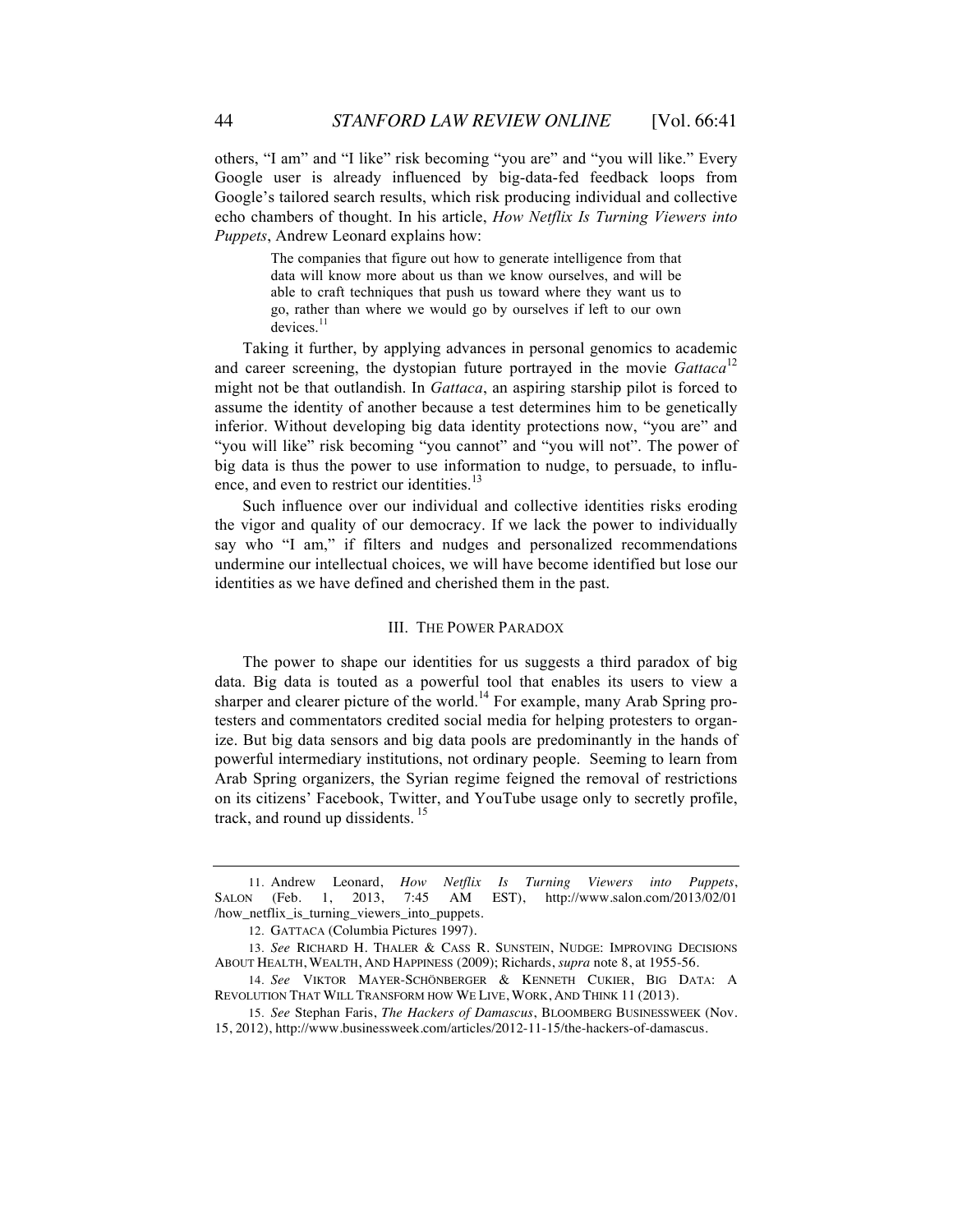This is the Power Paradox. Big data will create winners and losers, and it is likely to benefit the institutions who wield its tools over the individuals being mined, analyzed, and sorted. Not knowing the appropriate legal or technical boundaries, each side is left guessing. Individuals succumb to denial while governments and corporations get away with what they can by default, until they are left reeling from scandal after shock of disclosure. The result is an uneasy, uncertain state of affairs that is not healthy for anyone and leaves individual rights eroded and our democracy diminished.

If we do not build privacy, transparency, autonomy, and identity protections into big data from the outset, the Power Paradox will diminish big data's lofty ambitions. We need a healthier balance of power between those who generate the data and those who make inferences and decisions based on it, so that one doesn't come to unduly revolt or control the other.

#### **CONCLUSION**

Almost two decades ago, Internet evangelist John Perry Barlow penned *A Declaration of the Independence of Cyberspace*, declaring the Internet to be a "new home of [the] Mind" in which governments would have no jurisdiction.<sup>16</sup> Barlow was one of many cyber-exceptionalists who argued that the Internet would change everything. He was mostly right—the Internet did change pretty much everything, and it did create a new home for the mind. But the rhetoric of cyber-exceptionalism was too optimistic, too dismissive of the human realities of cyberspace, the problems it would cause, and the inevitability (and potential utility) of government regulation.

We think something similar is happening in the rhetoric of big data, in which utopian claims are being made that overstate its potential and understate the values on the other side of the equation, particularly individual privacy, identity, and checks on power. Our purpose in this Essay is thus twofold.

First, we want to suggest that the utopian rhetoric of big data is frequently overblown, and that a less wild-eyed and more pragmatic discussion of big data would be more helpful. It isn't too much to ask sometimes for data-based decisions about data-based decisionmaking.

Second, we must recognize not just big data's potential, but also some of the dangers that powerful big data analytics will unleash upon society. The utopian ideal of cyberspace needed to yield to human reality, especially when it revealed problems like identity theft, spam, and cyber-bullying. Regulation of the Internet's excesses was (and is) necessary in order to gain the benefits of its substantial breakthroughs. Something similar must happen with big data, so that we can take advantage of the good things it can do, while avoiding as much of the bad as possible. The solution to this problem is beyond the scope of this short symposium essay, but we think the answer must lie in the development of

<sup>16.</sup> John Perry Barlow, *A Declaration of the Independence of Cyberspace*, ELEC. FRONTIER FOUND. (Feb. 8, 1996), https://projects.eff.org/~barlow/Declaration-Final.html.